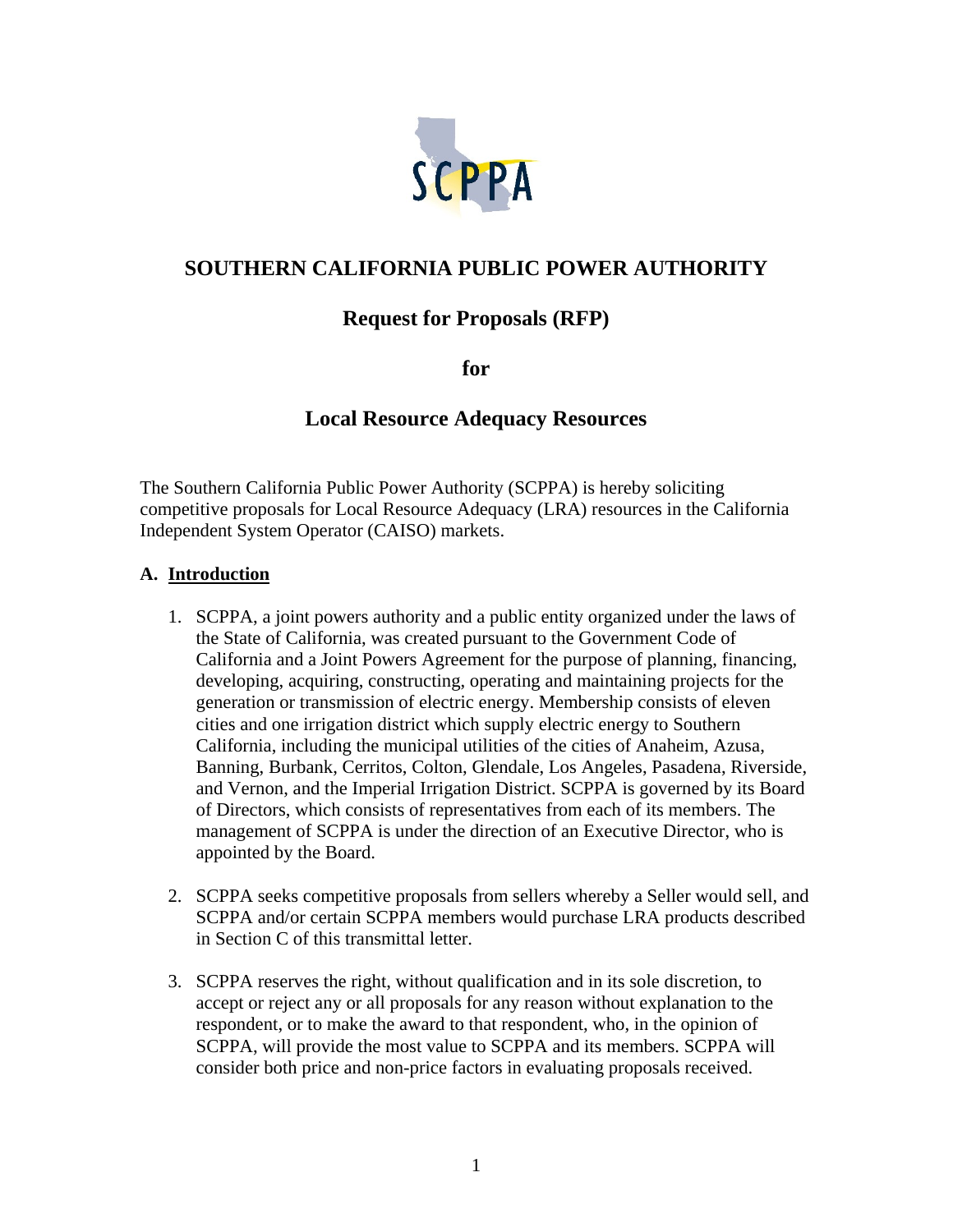- 4. SCPPA and/or certain SCPPA members interested in purchasing LRA products pursuant to this RFP may transact collectively or individually.
- 5. Any SCPPA member that is a respondent to this RFP shall not have access to the proposals received from other respondents and shall not participate in the evaluation process.

### **B. Description of Product Solicited**

### Minimum Requirement

1. The product must be countable toward CAISO system Resource Adequacy and Local Resource Adequacy as defined in the applicable CAISO's FERC approved tariff. The product must include the RA attributes for system Resource Adequacy and Local Resource Adequacy as defined in the applicable CAISO's FERC approved tariff, but does not necessarily need to include energy, and ancillary services attributes. Capacity and the associated energy (to the extent energy is offered) of the offered resources must be identified to specific existing or newly constructed generating resources located in the Los Angeles Basin and/or Ventura area of SP26 (South of Path 26 region) as defined by the California Independent System Operator (CAISO) in its 2008 Local Capacity Technical Analysis - Report and Study Results dated March 9, 2007. The report can be found at http://www.caiso.com/1b9c/1b9cd9a225830.pdf

## **C. Request for Offers**

Up to 300 MW of RA capacity with system and local capacity attributes in SP26 that can be counted as system and local RA resources for the SP 26 region. RA capacity must be separately priced in \$/MW-month for each month of the term.

The Seller might include other features to the offering, e.g., must-take energy, dispatchable energy, ancillary services etc. Each of the features must be separately priced and selected at SCPPA's discretion if offered.

To expedite SCPPA review process, the Seller is highly encouraged to submit a pro forma Confirmation Agreement under the Western System Power Pool (WSPP) Agreement.

### **D. Term**

- 1. For power purchase agreements, the term is expected to commence January 1, 2008 and run through December 31, 2009. Seller may specify quarterly (e.g. Q3 2006), seasonal (e.g., summer from May through October), or annual terms.
- 2. For equity participation, the term may commence on the date the generating unit(s) is commercially operational through the life of the generating unit.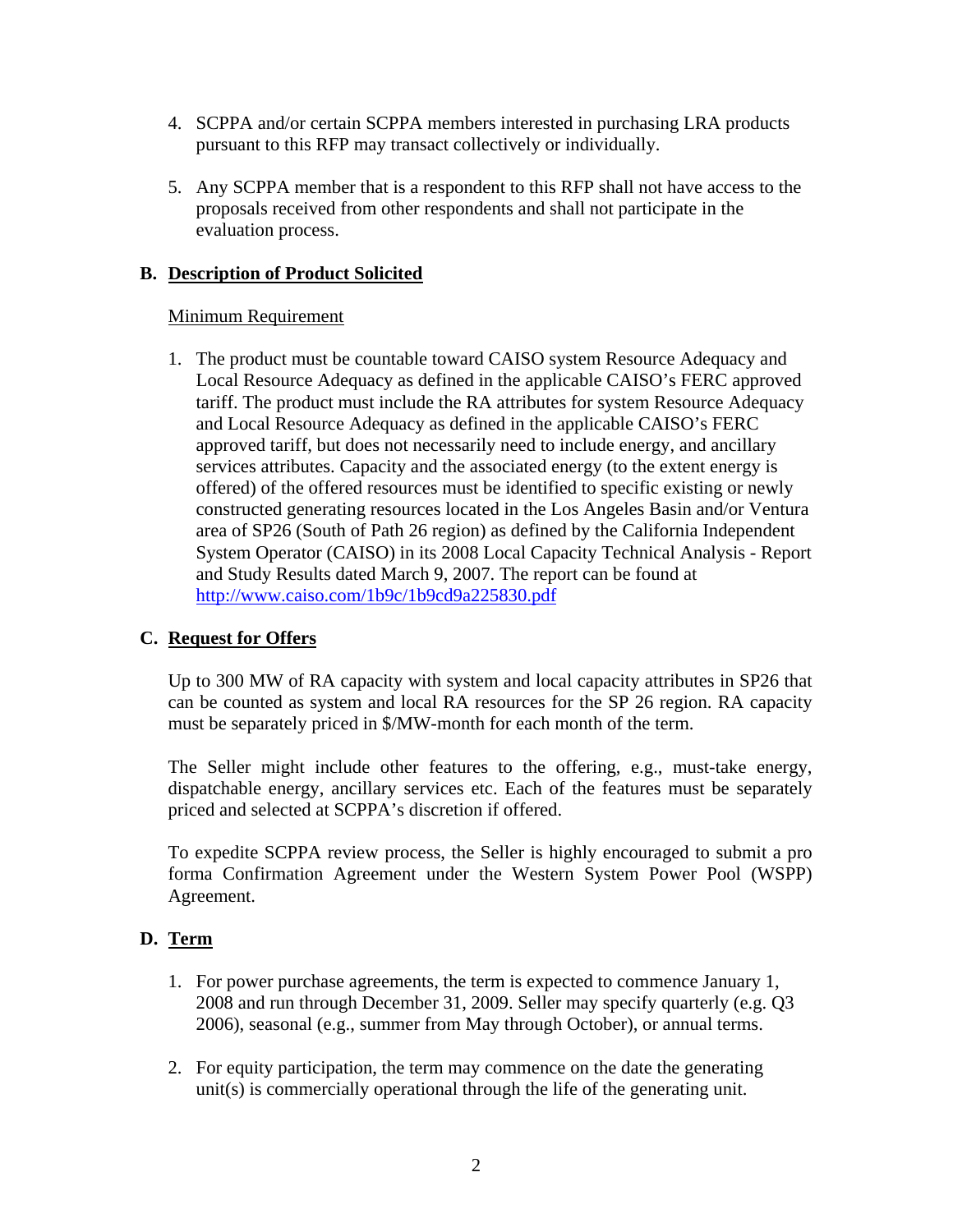3. SCPPA may consider other terms if they provide superior benefits to SCPPA and its members, e.g., (a) a local generation project that is in the permitting process and may become available in the foreseeable future and require long term contract(s) to obtain financing; (b) an existing local generation project that requires longer term contract(s) to remain viable in the near term.

#### **E. Proposal Selection Criteria**

- 1. SCPPA, at its sole discretion, shall evaluate responsive proposals and may select proposals, if any, which provide the most value to SCPPA and its customers. SCPPA members may respond collectively or individually to any proposal.
- 2. Proposals may be combined with other proposals, at SCPPA's sole discretion.
- 3. SCPPA shall determine at its sole discretion the value of any and/or all proposals.
- 4. SCPPA shall evaluate any proposals in terms of price and non-price attributes.
- 5. SCPPA shall perform an initial screening evaluation to identify and eliminate any proposals that are not responsive to the RFP, do not meet the minimum requirements set forth in the RFP, are clearly not economically competitive with other proposals, or are submitted by respondents that lack appropriate creditworthiness, sufficient financial resources, or qualifications to provide dependable and reliable services.
- 6. SCPPA reserves the right to reject any, all, or portions of the proposals received for failure to meet any criteria set forth in this RFP. SCPPA also may decline to enter into a power purchase arrangement with any respondent, terminate negotiations with any respondent, or abandon the RFP process in its entirety.
- 7. Those respondents who submit proposals agree to do so without legal recourse against SCPPA, its members, and their directors, officers, employees and agents for rejection of their proposal(s) or for failure to execute a power purchase agreement for any reason. SCPPA shall not be liable to any respondent or party in law or equity for any reason whatsoever for any acts or omissions arising out of or in connection with this RFP.
- 8. Respondent shall be liable for all its costs, and SCPPA shall not be responsible for any respondent's costs incurred to prepare, submit, or negotiate its proposal, a contract or for any other activity related thereto, except as may be explicitly agreed upon in any power purchase contract arising from a proposal.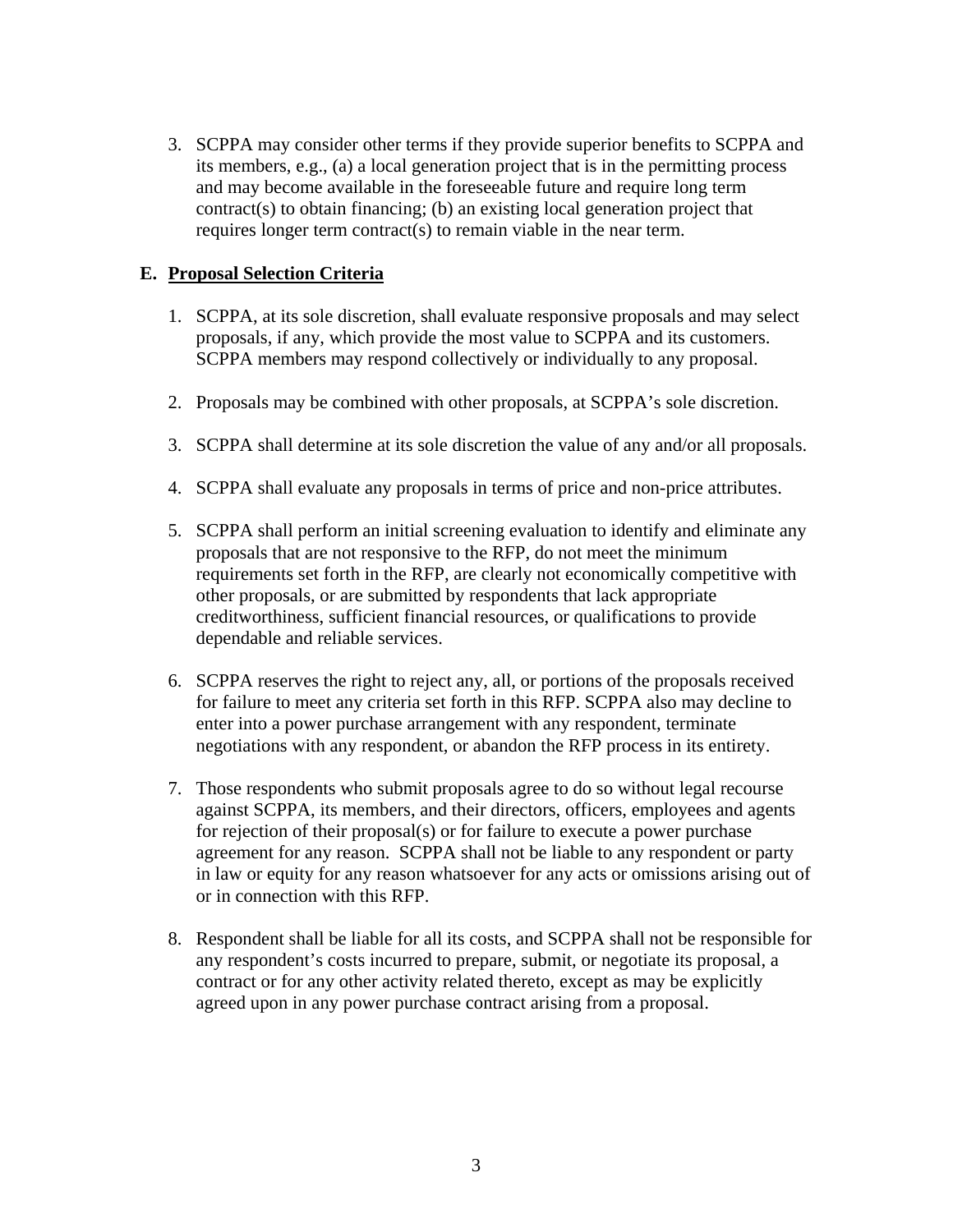#### **F. Resource Adequacy Considerations**

SCPPA shall have rights to all available and foreseeable resource adequacy attributes from resources procured pursuant to this RFP to meet SCPPA members' resource adequacy obligations, including local, zonal (if established by the CAISO), and system resource adequacy requirements under resource adequacy requirements as promulgated by any relevant body, including the California Public Utilities Commission, Federal Energy Regulatory Commission, or the CAISO.

#### **G. RFP Process and Schedule**

The following schedule is expected to be followed for this RFP:

| March 26, 2007  | <b>RFP</b> Issued                                                                                                  |
|-----------------|--------------------------------------------------------------------------------------------------------------------|
| April 12, 2007  | Deadline to submit proposals                                                                                       |
| April 26, 2007  | Selection of winning proposals. SCPPA to notify Seller(s)<br>short listed. Contract negotiation begins (tentative) |
| Early May, 2007 | Conclude negotiations (tentative)                                                                                  |
| Mid May 2007    | Execution of agreement(s) by SCPPA and Seller(s)<br>(tentative)                                                    |

#### **H. Submission Requirements**

A hard copy of your response should be delivered on or before Thursday, April 12th, 2007 by 3:00 pm PST to:

 Bill D. Carnahan Executive Director Southern California Public Power Authority 225 S. Lake Avenue, Suite 1250 Pasadena, California 91101

The proposal should also be e-mailed by the deadline to the following individuals:

Bob Tang Assistant Director of Resource Management City of Azusa btang@ci.azusa.ca.us

Steve Sciortino Integrated Resource Manager City of Anaheim